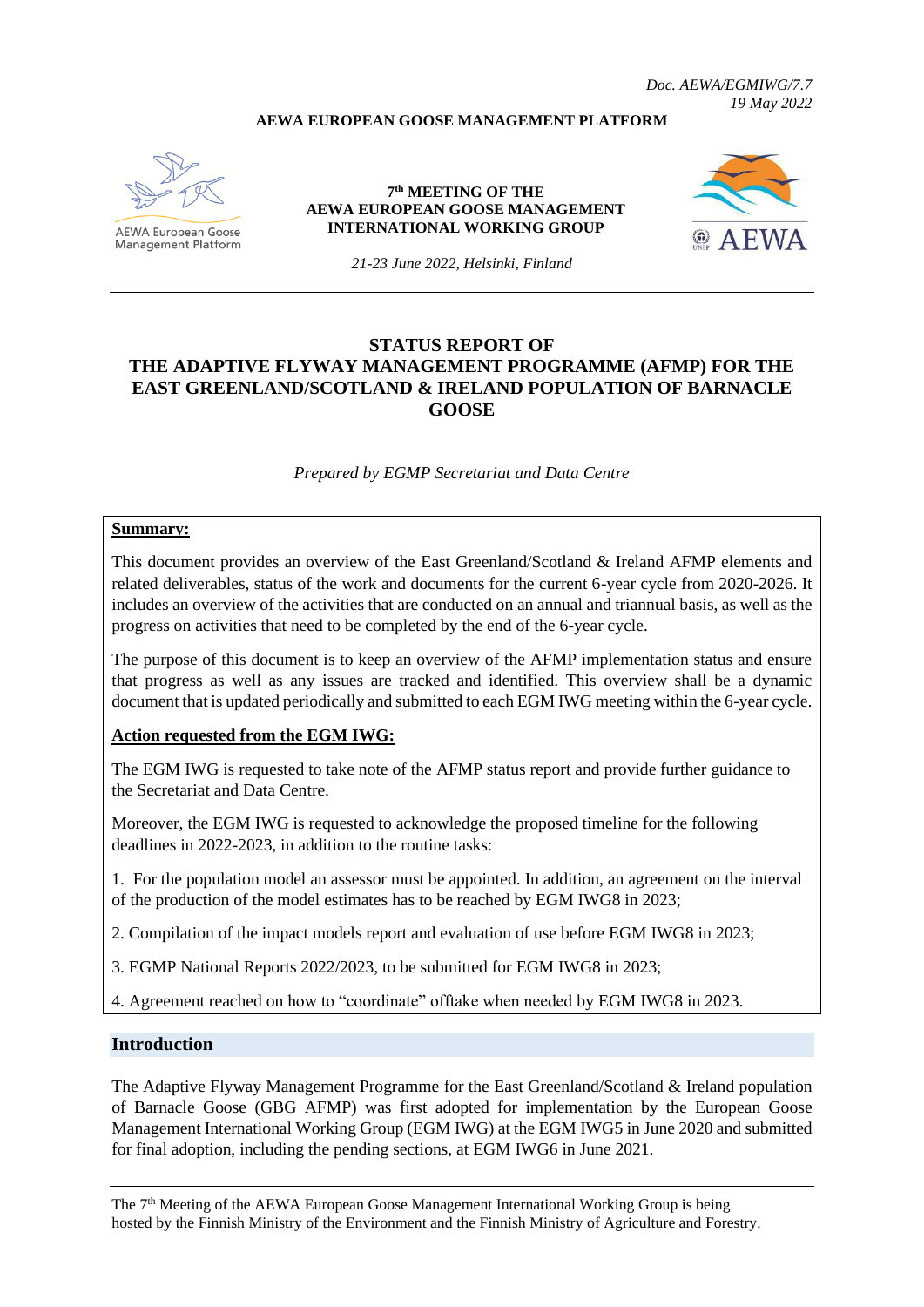Implementation of the activities outlined in the AFMP has started in 2020. Several activities, including the annual workplan, have been discussed and implemented by the Barnacle Goose Task Force. These activities are reported separately in document AEWA/EGMIWG/7.13. The population status and assessment report of the East Greenland/Scotland & Ireland population of Barnacle Goose is provided in document AEWA/EGMIWG/7.10.

As described in the AFMP, the management evaluation and adaptation of the East Greenland/Scotland & Ireland population of Barnacle Goose follows four iterative phases running in parallel (Figure 1).

- 1. A 10/12 year cycle of the ISSMP;
- 2. Two 6-year cycles of the AFMP, and within the AFMP:

3. Two 3-year cycles of monitoring of the total population size and assessing if the actual size of the population is below the 200% threshold and approaching the FRP;

4. 1-year cycles of monitoring in Scotland, Iceland and Greenland, as well as update of work plans



**Figure 1.** Flow chart of the management evaluation and adaptation of the East Greenland/Scotland & Ireland population of the Barnacle Goose, taken from the GBG AFMP adopted on 23 June 2021, at EGM IWG6.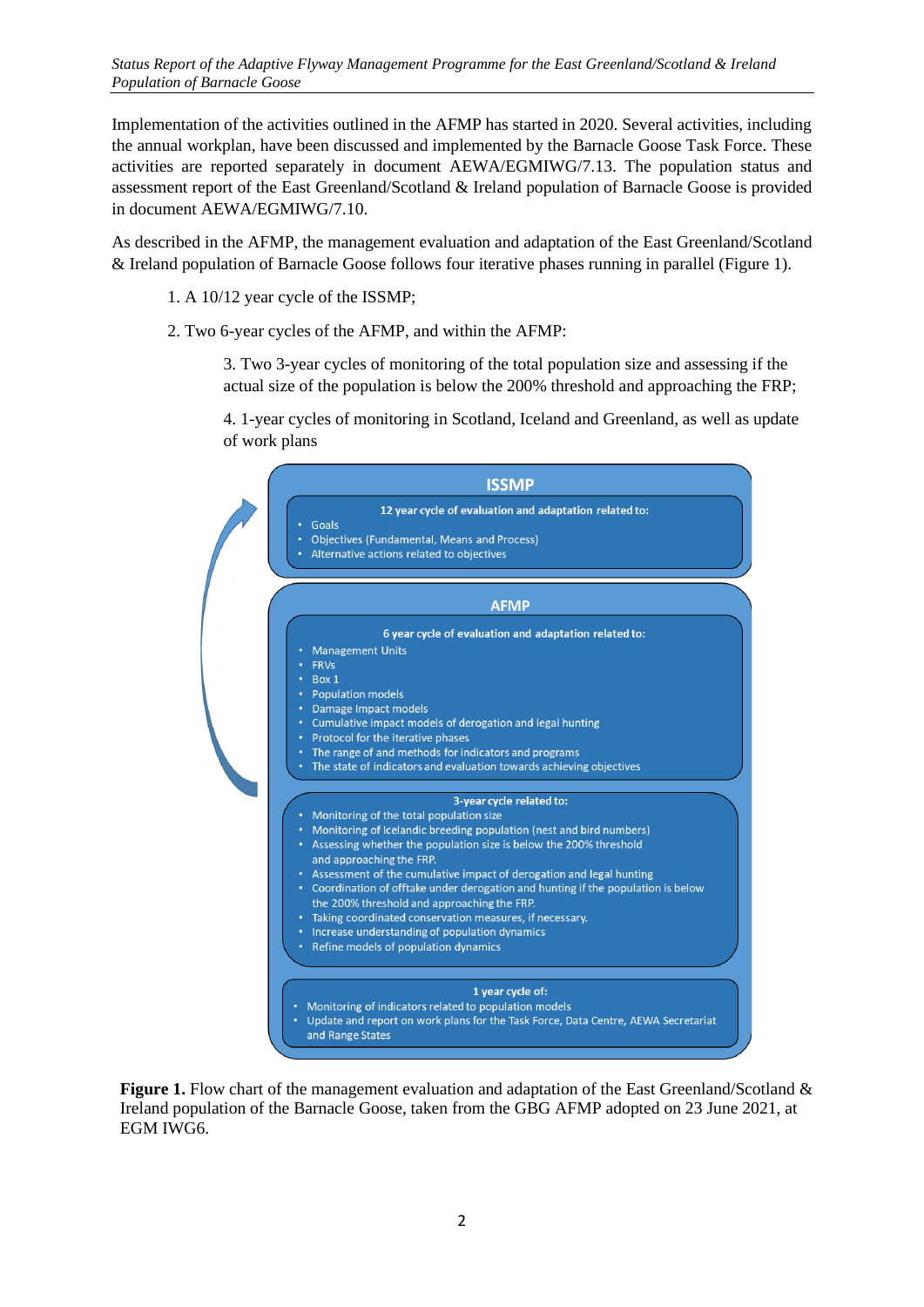In Table 1 below, a full overview is given on the AFMP elements and related deliverables, status of the work and documents for the current cycle 2020-2026. In the next cycle of the AFMP, elements related to the 6-year cycle (with the exception of collection and evaluation of indicators and the annual workplans) are only evaluated and adapted, if the Range States see a compelling reason for doing so and/or new scientific knowledge suggests a re-evaluation, unless otherwise is stated under the individual element in the table. If an evaluation shall take place, fiscal and staff resources must be in place, unless otherwise is stated under the individual element in the table.

In Table 2 a full overview of available monitoring data in the East Greenland/Scotland and Ireland Barnacle Goose population is provided.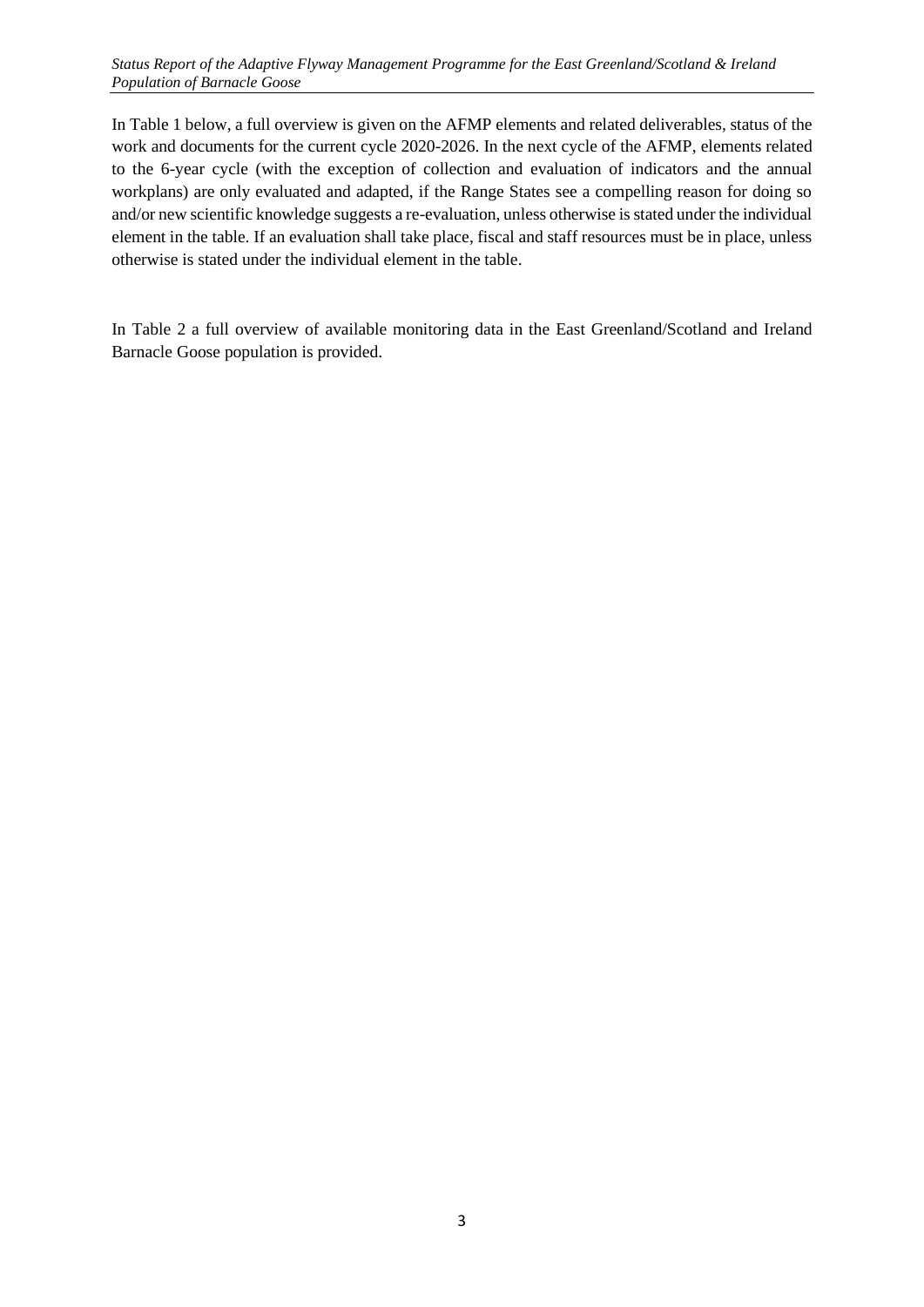Table 1. Overview of AFMP elements and related deliverables, status of the work and documents for the current cycle 2020-2026. In the next cycle of the AFMP elements related to the 6-year cycle (with the exception of collection and evaluation of indicators point 4a as well as Annex 1: Annual workplans) are only evaluated and adapted, if the Range States see a compelling reason for doing so and/or new scientific knowledge suggests a re-evaluation, unless otherwise is stated under the individual element in the table. If an evaluation shall take place, fiscal and staff resources must be in place, unless otherwise is stated under the individual element in the table.

Cells highlighted in blue require additional funding and resources.

| <b>Process/Element</b>      | <b>Deliverable</b>                                   | <b>Status</b>                   | <b>Document</b>             | <b>Funding</b>          |  |
|-----------------------------|------------------------------------------------------|---------------------------------|-----------------------------|-------------------------|--|
| 6-year cycle of the AFMP    |                                                      |                                 |                             |                         |  |
| Definition of MUs           | Agreement of one MU as of                            | Finalized                       | <b>AFMP</b>                 | n/a                     |  |
|                             | EGM IWG4 in Perth 2019                               |                                 |                             |                         |  |
| Definitions of<br>2.        | Agreement of FRVs as of                              | Finalized                       | <b>AFMP</b>                 | n/a                     |  |
| <b>Favourable Reference</b> | EGM IWG4 in Perth 2019                               |                                 |                             |                         |  |
| Values (FRVs)               |                                                      |                                 |                             |                         |  |
| Cumulative impact of<br>3.  | Population model                                     | Finalized                       | <b>AFMP</b>                 | n/a                     |  |
| derogation and legal        |                                                      |                                 |                             |                         |  |
| hunting                     |                                                      |                                 |                             |                         |  |
| 4a. Monitoring indicators   | Collection of data for                               | For indicator IV.1 "Habitat     | <b>EGMP Database + EGMP</b> | Fiscal and personnel    |  |
| and programmes (1.          | indicators:                                          | negatively affected" Range      | Indicator report            | resources are in place. |  |
| collection of data and 2.   | Every 3 year by 1 April for                          | States will need to collect     |                             |                         |  |
| evaluation)                 | indicator:                                           | information from the            |                             |                         |  |
|                             | $\bullet$ $I.1^1$                                    | organisations responsible for   |                             |                         |  |
|                             | By 31. Dec. 2025                                     | managing conservation areas     |                             |                         |  |
|                             | • $I.2^2$ , II.1 <sup>3</sup> , III.1 <sup>4</sup> , | on the damage caused by         |                             |                         |  |
|                             | $III.25, III.36, IV.17$ ,                            | <b>Barnacle Goose two times</b> |                             |                         |  |
|                             | $V.18$ , VI.1 <sup>9</sup> :                         | during the lifetime of this     |                             |                         |  |
|                             |                                                      | AFMP.                           |                             |                         |  |

<sup>1</sup> Population size compared to the Favourable Reference Population (FRP)

<sup>&</sup>lt;sup>2</sup> Range extent compared to Favourable Reference Range (FRR)

<sup>&</sup>lt;sup>3</sup> Relative change in damage payments

<sup>4</sup> Risk of zoonotic influenza transmission to the general public

<sup>5</sup> Number of bird strikes with aircrafts caused by Barnacle Goose

<sup>6</sup> Number of Barnacle Geese passing over commercial airports

<sup>7</sup> Area of natural habitat or habitat of threatened species negatively affected by Barnacle Goose

<sup>8</sup> Number of people enjoying watching geese

<sup>9</sup> Relative change in cost of goose management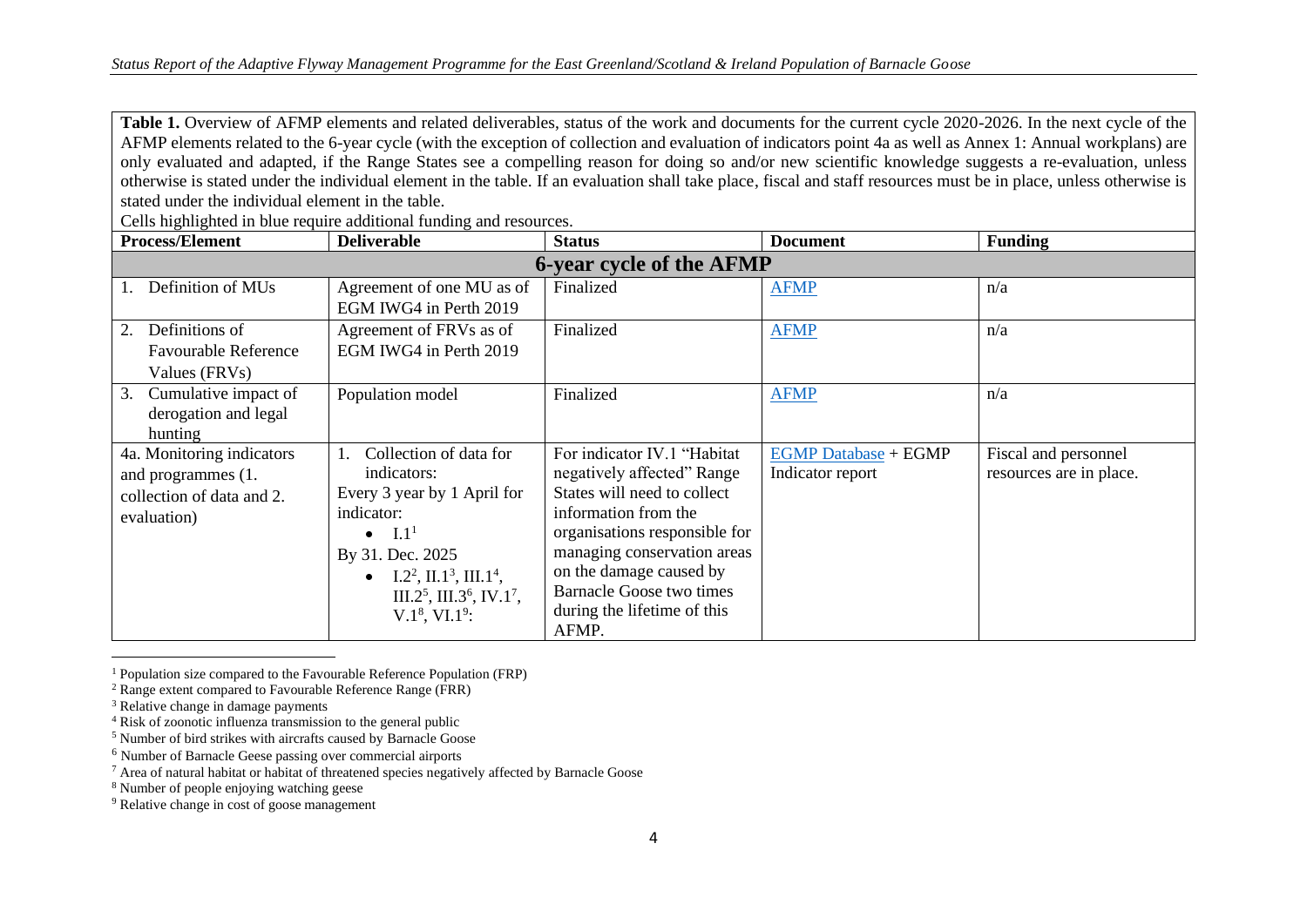|                                             | Evaluation of the state of<br>2.<br>these and towards<br>achieving objectives is<br>done every 6-year, thus<br>by 2026.                                                      | Evaluation of the state of<br>these and towards achieving<br>objectives are done by the<br><b>EGMP</b> Data Centre in the<br>period up to the EGM IWG8<br>meeting in 2026.                                                                                                                                                                                                                                                                                                                                                                                                                                    |                                     |                                                 |
|---------------------------------------------|------------------------------------------------------------------------------------------------------------------------------------------------------------------------------|---------------------------------------------------------------------------------------------------------------------------------------------------------------------------------------------------------------------------------------------------------------------------------------------------------------------------------------------------------------------------------------------------------------------------------------------------------------------------------------------------------------------------------------------------------------------------------------------------------------|-------------------------------------|-------------------------------------------------|
| 4b. Monitoring indicators<br>and programmes | Development and evaluation<br>of the range and methods for<br>indicators and programmes                                                                                      | Finalized                                                                                                                                                                                                                                                                                                                                                                                                                                                                                                                                                                                                     | <b>AFMP</b>                         | n/a                                             |
| 5. Protocols for the<br>iterative phases    | Protocols for:<br>1. Indicators related to<br>objectives<br>Indicators related to<br>2.<br>population model<br>3.<br>Offtake assessment<br>Damage impact<br>4.<br>assessment | 1. Protocol for collection<br>indicators related to<br>objectives is available under<br>factsheet in the AFMP,<br>however the assessment of<br>the indicators need to be<br>agreed.<br>2. Protocol for collection and<br>use of indicators related to<br>population models is<br>available at the EGMP<br>database.<br>3. Protocol for offtake<br>assessment is awaiting<br>agreements on assessment<br>output, eg. which scenarios<br>shall be investigated and by<br>who.<br>4. Protocol for the damage<br>impact assessment are<br>awaiting finalization of the<br>impact models and<br>agreements on use. | <b>AFMP</b><br><b>EGMP</b> Database | Fiscal and personnel<br>resources are in place. |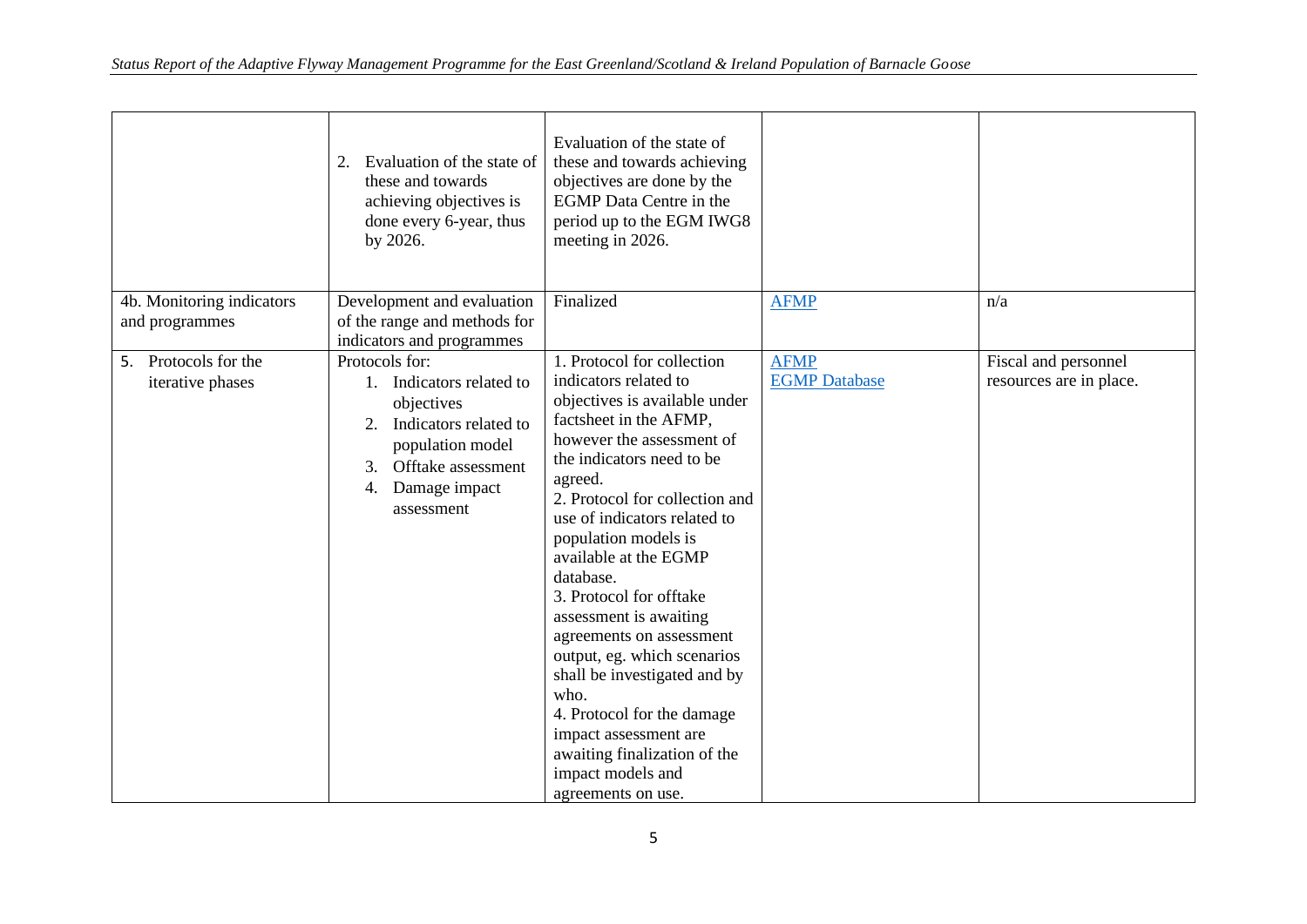| Annex 1: Annual workplans     | Annual workplans             | Workplans reviewed and                         | TF report and                 | Fiscal and personnel        |  |
|-------------------------------|------------------------------|------------------------------------------------|-------------------------------|-----------------------------|--|
|                               |                              | updated by the Task Forces                     | recommendations               | resources are in place.     |  |
|                               |                              | annually and reported to the                   |                               |                             |  |
|                               |                              | EGM IWG.                                       | <b>EGMP</b> National Reports  |                             |  |
|                               |                              | On a biannual basis,                           | (submitted for EGM IWG8       |                             |  |
|                               |                              | reporting on the workplans<br>in June $2023$ ) |                               |                             |  |
|                               |                              | will be conducted via the                      |                               |                             |  |
|                               |                              | <b>EGMP</b> National Reports.                  |                               |                             |  |
| Annex 2. Box 1 of the         | Box 1 report                 | Finalized                                      | <b>AFMP</b>                   | n/a                         |  |
| <b>ISSMP</b> for the Barnacle |                              |                                                |                               |                             |  |
| Goose                         |                              |                                                |                               |                             |  |
| Annex 3. Population models    | See point 3                  | See point 3                                    | See point 3                   | See point 3                 |  |
| Annex 4. Impact models        | Development of impact        | Development of an impact                       | $AFMP + EGMP$ Impact          | <b>Fiscal and personnel</b> |  |
|                               | models.                      | model by Norway and UK                         | report                        | resources must be found to  |  |
|                               | Compilation of the report    | has been initiated, however a                  |                               | compile and evaluate the    |  |
|                               | and evaluation of use before | compilation and evaluation                     |                               | use of the impact models in |  |
|                               | EGM IWG8 2023.               | of its use in goose                            |                               | goose management.           |  |
|                               |                              | management must be done.                       |                               |                             |  |
| Annex 5. Indicator factsheet  | See point 4                  | See point 4                                    | See point 4                   | See point 4                 |  |
| Annex 6. Protocol for the     | See point 5                  | See point 5                                    | See point 5                   | See point 5                 |  |
| iterative phase               |                              |                                                |                               |                             |  |
| 3-year cycle within the AFMP  |                              |                                                |                               |                             |  |
| <b>Process</b>                | <b>Deliverable</b>           | <b>Status</b>                                  | <b>Document</b>               | <b>Funding</b>              |  |
| The state of population size  | Triannual updates of raw     | Triannual update of raw                        | Raw data: EGMP Database       | Fiscal and personnel        |  |
| and Icelandic breeding        | data on the EGMP Database.   | data.                                          |                               | resources are in place to   |  |
| population                    |                              |                                                | Model estimates: EGMP         | collect and compile         |  |
|                               | Update on model estimates    | Periodic updates of model                      | Gitlab                        | monitoring information.     |  |
|                               | at Gitlab EGMP.              | estimates and compilation                      |                               |                             |  |
|                               |                              | in the EGMP Population                         | <b>EGMP</b> Population Status | Modeller/Assessor must be   |  |
|                               | A compilation is presented   | <b>Status and Assessment</b>                   | and Assessment Report         | appointed to provide        |  |
|                               | in the EGMP Population       | Report need to be decided.                     |                               | annual model estimates in   |  |
|                               | <b>Status and Assessment</b> |                                                |                               | years between assessment    |  |
|                               | Report                       |                                                |                               |                             |  |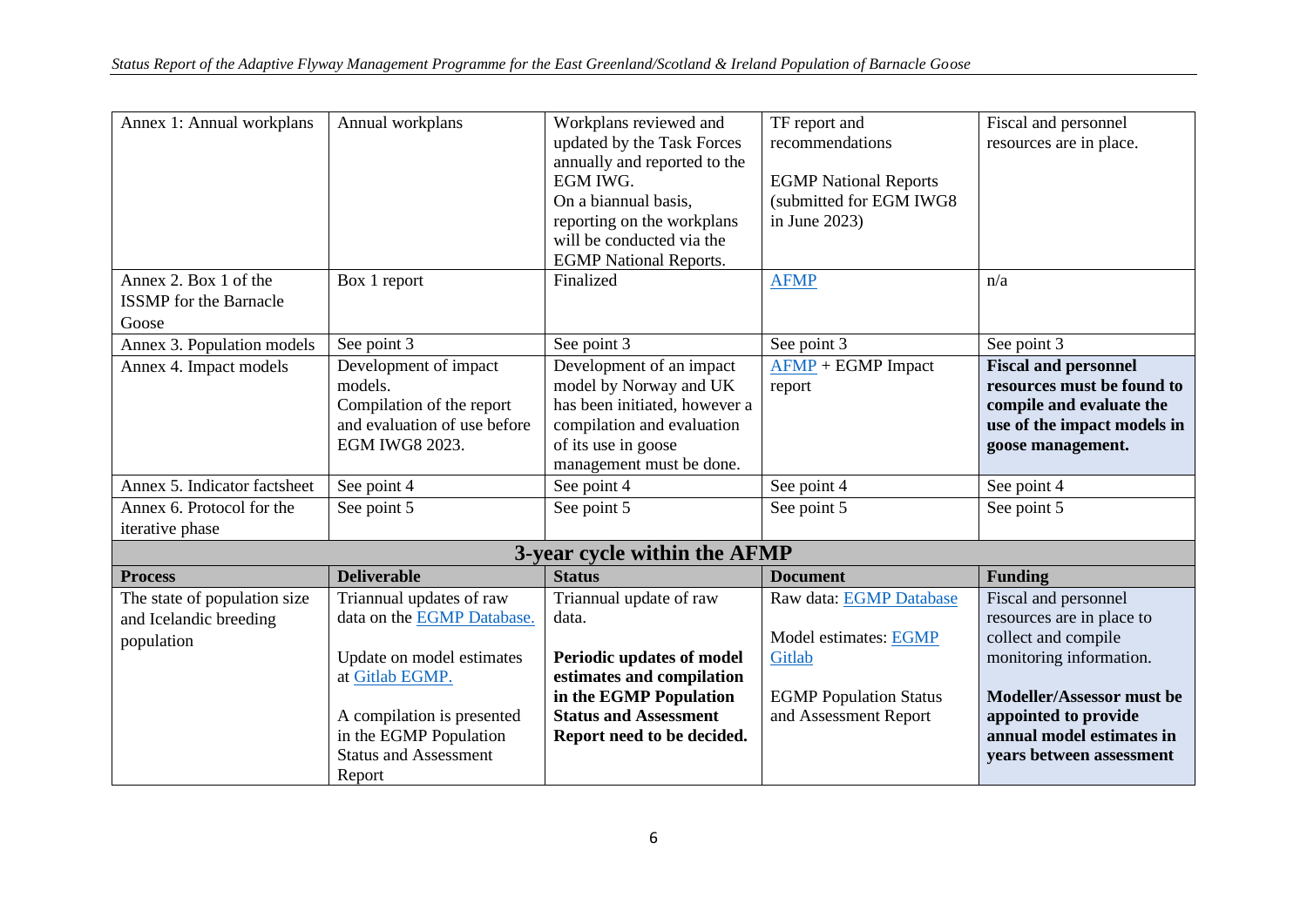| Assessment of 200%<br>threshold of the FRP                    | Triannual update of the<br><b>EGMP</b> Population Status<br>and Assessment Report              | Next in 2023                                                                                                     | <b>EGMP</b> Population Status<br>and Assessment Report      | Assessor must be<br>appointed                     |  |
|---------------------------------------------------------------|------------------------------------------------------------------------------------------------|------------------------------------------------------------------------------------------------------------------|-------------------------------------------------------------|---------------------------------------------------|--|
| Assessment of the<br>cumulative impact of offtake             | Triannual update of the<br><b>EGMP</b> Population Status<br>and Assessment Report              | Next in 2023                                                                                                     | <b>EGMP</b> Population Status<br>and Assessment Report      | <b>Assessor must be</b><br>appointed              |  |
| Coordination of offtake if<br>the population is below<br>200% | To be decided by the EGM<br><b>IWG</b>                                                         | <b>Latest population size</b><br>estimate is below the 200%<br>population threshold of the<br>FRP.               | <b>EGMP Population Status</b><br>and Assessment Report 2021 | Depends on what is decided<br>by the EGM IWG      |  |
| Taking coordinated<br>conservation measures, if<br>necessary. | To be decided by the EGM<br><b>IWG</b>                                                         | <b>Coordination of offtake is</b><br>recommended                                                                 | <b>EGMP Population Status</b><br>and Assessment Report 2021 | <b>Funded by National</b><br>initiatives          |  |
| 1-year cycle within the AFMP                                  |                                                                                                |                                                                                                                  |                                                             |                                                   |  |
|                                                               |                                                                                                |                                                                                                                  |                                                             |                                                   |  |
| <b>Process</b>                                                | <b>Deliverable</b>                                                                             | <b>Status</b>                                                                                                    | <b>Document</b>                                             | <b>Funding</b>                                    |  |
| Monitoring of indicators<br>related to population models      | Annual update of raw data<br>on the <b>EGMP</b> Database.                                      | Annual update of raw data.                                                                                       | Raw data: EGMP Database                                     | Fiscal and personnel<br>resources are in place to |  |
|                                                               | Update of model estimates at<br>Gitlab EGMP.                                                   | Periodic updates of model<br>estimates and compilation<br>in the EGMP Population<br><b>Status and Assessment</b> | Model estimates: EGMP<br>Gitlab                             | collect and compile<br>monitoring information.    |  |
|                                                               | A compilation is presented<br>in the EGMP Population<br><b>Status and Assessment</b><br>Report | Report need to be decided.                                                                                       | <b>EGMP</b> Population Status<br>and Assessment Report      |                                                   |  |